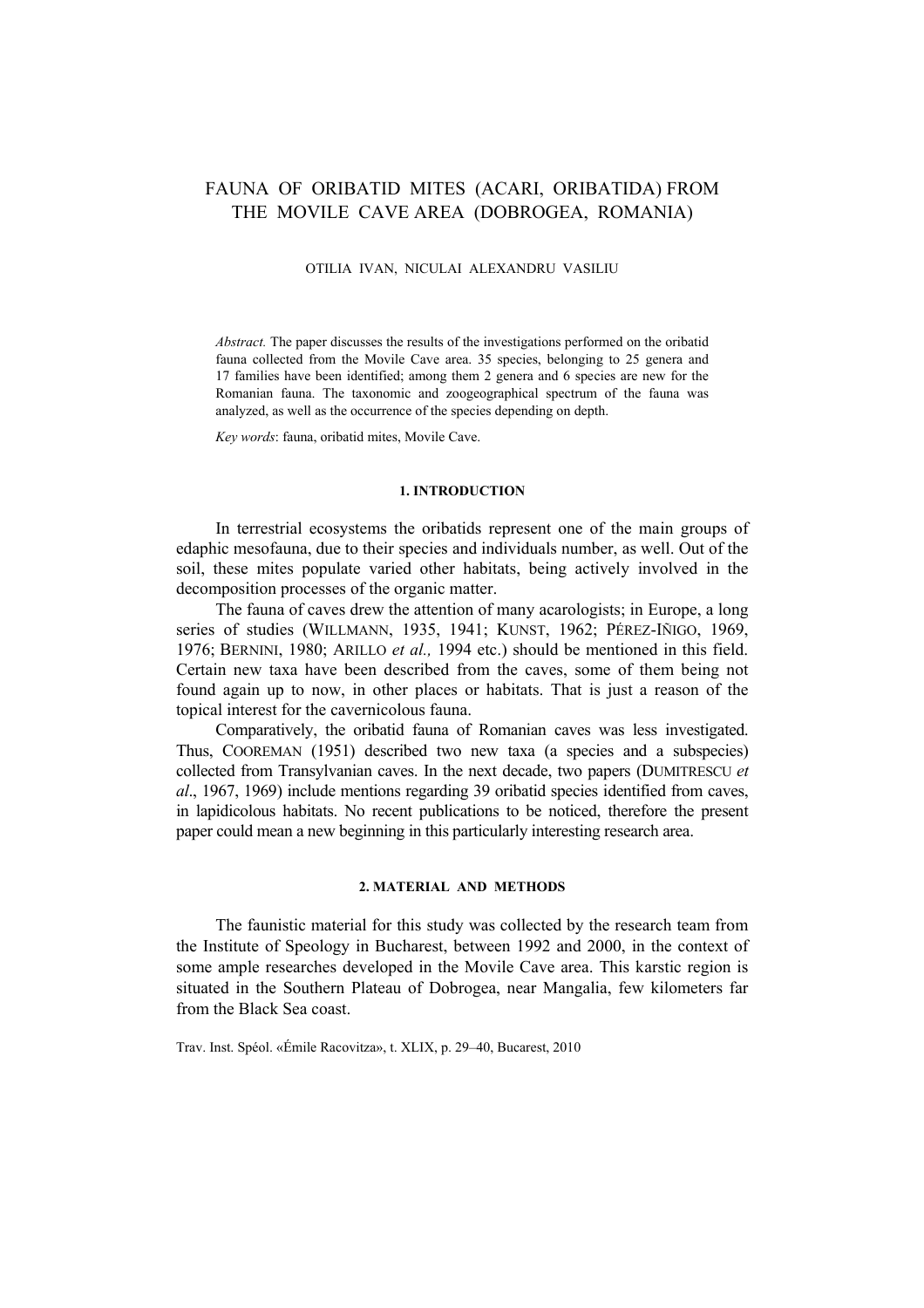Most of the faunistic material was collected from two drillings, namely "doline drilling" (I), measuring 22.5 m in depth, and "cave drilling" (II) – of 24 m depth, this one penetrating a pillar of the cave. In these drillings were placed perforated tubes of 12 cm diameter and, at each 3 m in depth – traps with olfactory attractant. The samples were collected periodically. Other samples came from the depressions named "obane", in this case fauna being extracted by washing the soil sample; these samples are noted as "other soil samples" (Table 1). More details regarding the sampling area and the drillings are given in other papers devoted to the Movile Cave (NITZU, 1997).

The faunistic synopsis includes the list of recorded taxa, world distribution of each species, the distribution on Romanian territory, and a brief autecological diagnosis, if possibly. The genera and species recorded for the first time in Romanian fauna are marked with\*, while \*\* point out the new species (one of them being in press, other two – in preparation).

#### **3. RESULTS**

The faunistic material under analysis comprises 349 specimens (35 identified species, belonging to 25 genera and 17 families of the order Oribatida Dugès, 1834). On the whole fauna, the primitive oribatids represent 17.14%, the superior, picnonotic ones  $-48.57\%$ , and the poronotic oribatids  $-34.28\%$ . In the taxonomic spectrum the best represented families are: *Oppiidae* (5 genera, 8 species), *Ceratozetidae* (2 genera, 3 species), and *Scheloribatidae* (1 genus, 4 species) (see the faunistic synopsis).

The zoogeographical analysis shows that the European elements are the most numerous (40% of the total number of species), followed by the Palaearctic ones (28.6%), cosmopolitan and semi-cosmopolitan (20%) and by Holarctic species (2.9%). As far as concerns the ecological spectrum of the oribatid fauna, the important weight of the thermo-xerophilous species, and of the eurytopic ones, can be observed.

### **Faunistic synopsis of the oribatid mites (***Acari, Oribatida***)**

#### **Fam.** *Epilohmanniidae* Oudemans, 1923

*Epilohmannia* Berlese, 1910 -*E. gigantea* Berlese, 1916\* World distribution: S Europe Romanian distribution -

### **Fam.** *Lohmanniidae* Berlese, 1916

*Lohmannia (Lohmannia)* Michael, 1898 *-L. (L.) turcmenica* Bulanova-Zachvatkina, 1960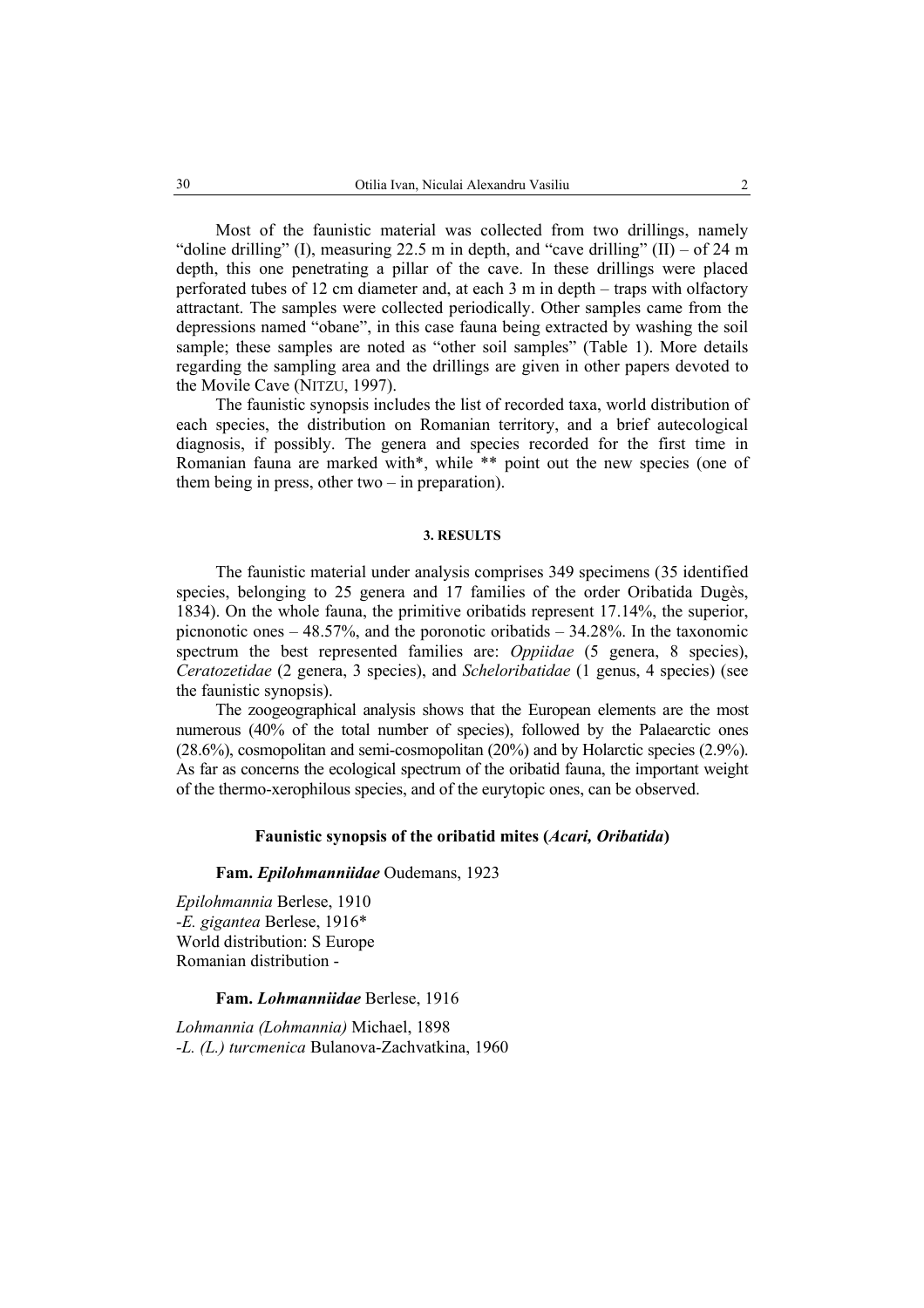World distribution: S Palaearctic, Argentina Romanian distribution: Dobrogea; rare, thermo-xerophilous species *Papillacarus* Kunst, 1959\* -*P. ondriasi* Mahunka, 1974\* World distribution: Greece, SE China Romanian distribution -

## **Fam.** *Euphthiracaridae* Jacot, 1930

*Acrotritia* Jacot, 1923 -*A. hyeroglyphica* (Berlese, 1916)\* World distribution: semi-cosmopolitan Romanian distribution -

**Fam.** *Nothridae* Berlese, 1896

*Nothrus* Koch, 1836 -*N. anauniensis* Canestrini et Fanzago, 1876 World distribution: cosmopolitan Romanian distribution: eurytopic, widely distributed species (recorded as *N. biciliatus* Koch, 1841)

### **Fam.** *Camisiidae* Oudemans, 1900

*Camisia (Camisia)* Heyden, 1826 -*C. (C.) horrida* (Hermann, 1804) World distribution: Holarctic Romanian distribution: sylvicolous, widely distributed species

### **Fam.** *Hermanniellidae* Grandjean, 1934

*Hermanniella* Berlese, 1908 -*H. multipora* Sitnikova, 1973\* World distribution: Palaearctic Romanian distribution - -*H.* cf. *dolosa* Grandjean, 1931 World distribution: Palaearctic Romanian distribution: sylvicolous, widely distributed species

## **Fam.** *Damaeidae* Berlese, 1896

*Metabelba (Metabelba)* Grandjean, 1936 -*M. (M.) pulverosa* Strenzke, 1953\* World distribution: Europe Romanian distribution -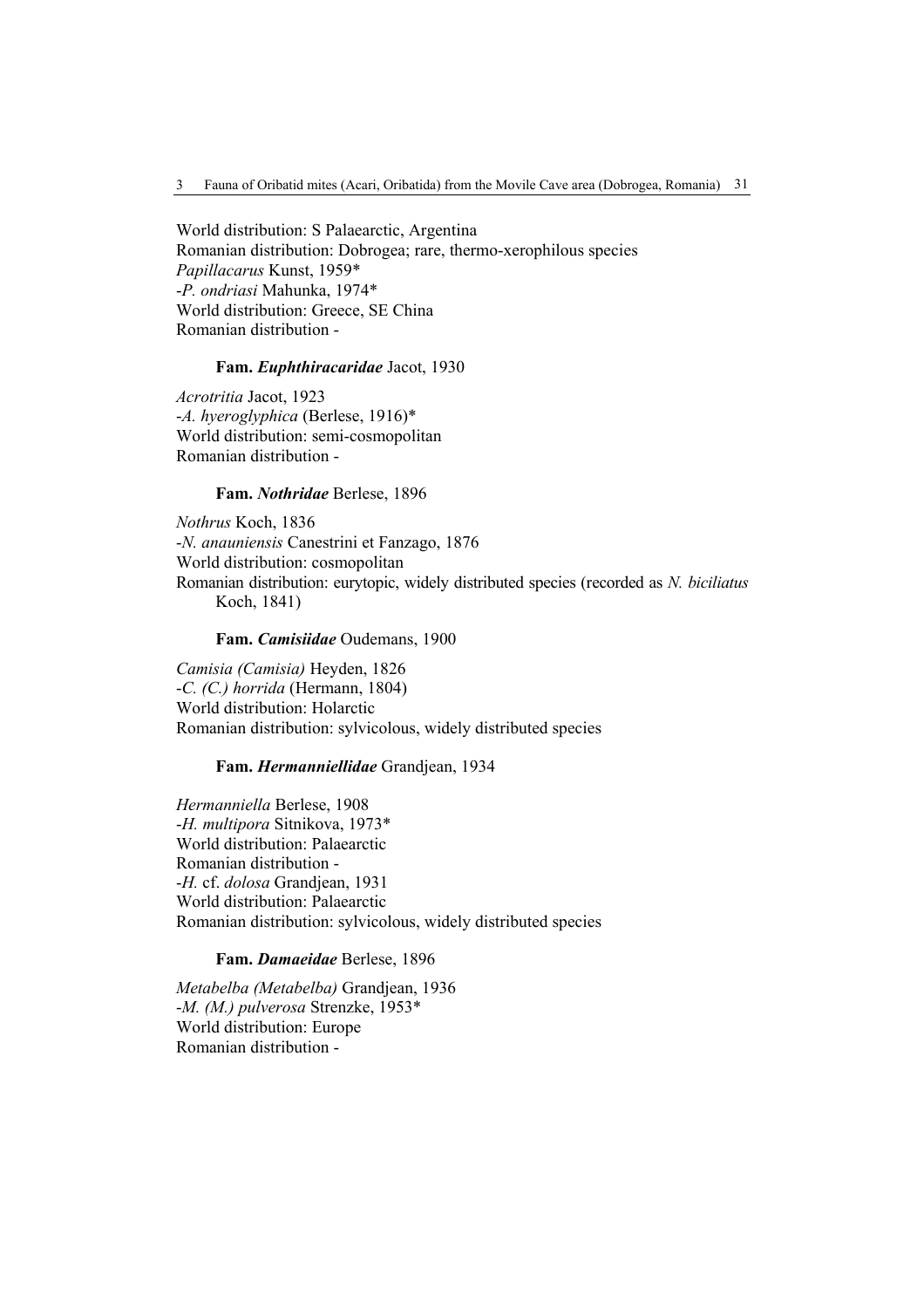*Metabelbella (Metabelbella)* Bulanova-Zachvatkina, 1957 -*M. (M.) macerochaeta* Bulanova-Zachvatkina, 1965 World distribution: SE Europe Romanian distribution: sylvicolous, not common species

## **Fam.** *Liacaridae* Sellnick, 1928

*Liacarus (Liacarus)* Michael, 1898 -*L. (L.) coracinus* (Koch, 1841) World distribution: Palaearctic Romanian distribution: eurytopic, widely distributed species *Liacarus (Dorycranosus)* Woolley, 1969 -*L. (D.) punctulatus* Mihelčič, 1956 World distribution: S Europe Romanian distribution: lawn species, recorded in southern and eastern regions

### **Fam.** *Ctenobelbidae* Grandjean, 1965

*Ctenobelba* Balogh, 1943 -*C. brevipilosa* Mahunka, 1964\* World distribution: Ponto-Mediterranean Romanian distribution -

## **Fam.** *Amerobelbidae* Grandjean, 1954

*Amerobelba* Berlese, 1908 -*A. decedens* Berlese, 1908 World distribution: Mediterranean Romanian distribution: sylvicolous, not common species *Mongaillardia* Grandjean, 1961 *-M. grandjeani* Calugar et Vasiliu, 1984 World distribution: Dobrogea (Romania) Romanian distribution: Constanta county; rare species

### **Fam.** *Oppiidae* Sellnick, 1937

*Lasiobelba (Lasiobelba)* Aoki, 1959\* -*Lasiobelba (L.)* sp.\*\* *Oppia* Koch, 1836 -*O. denticulata* (G. et R. Canestrini, 1882) World distribution: Palaearctic, Antilles Romanian distribution: relatively wide distribution, more frequent in the southern region; thermo-xerophilous species (recorded as *O. concolor* Koch, 1840)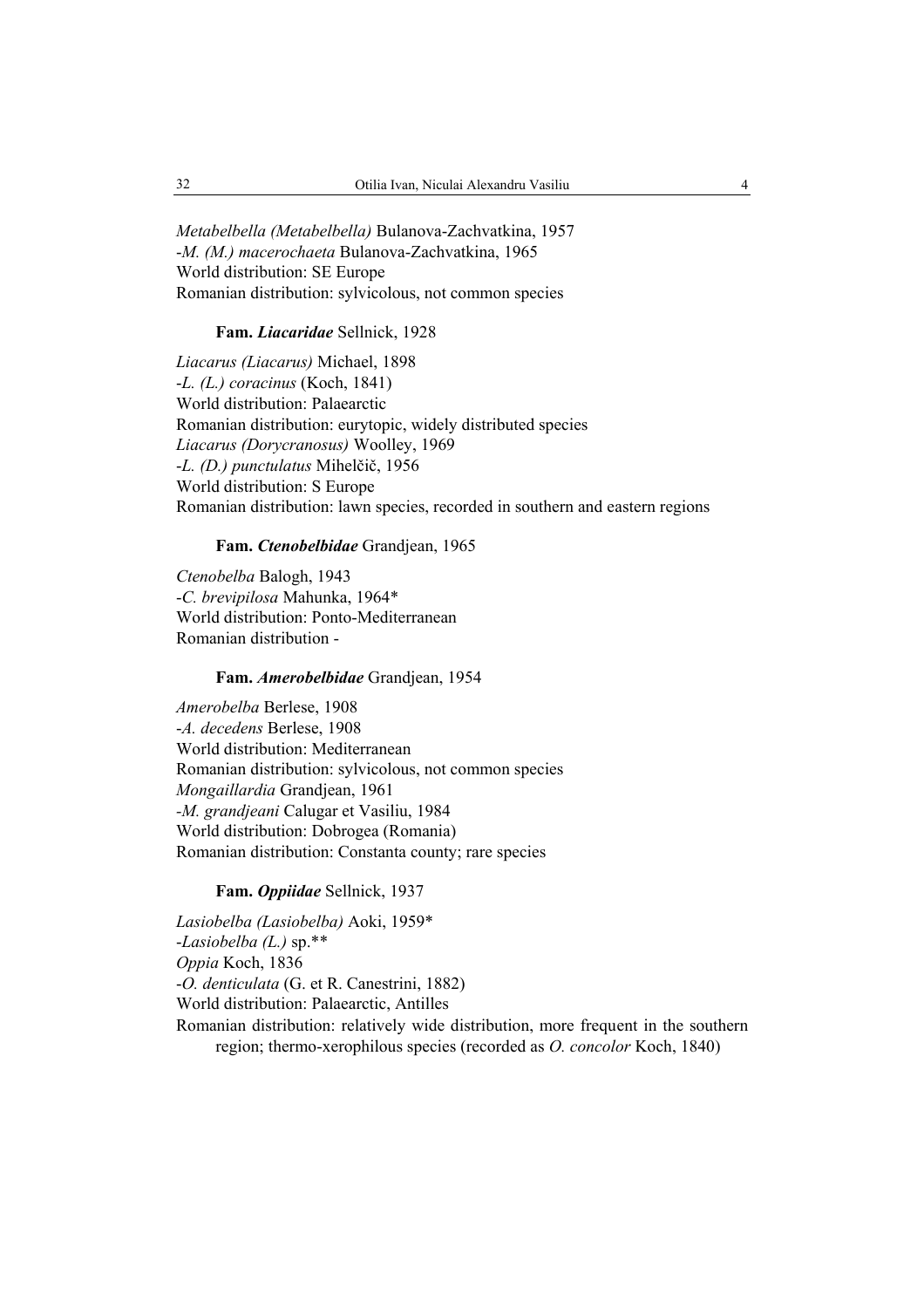*Multioppia (Multioppia)* Hammer, 1961 *-M. (M.) glabra* (Mihelčič, 1955) World distribution: SE Europe, E Siberia Romanian distribution: sylvicolous species, recorded mainly in the eastern region -*M. (M.) callatisiana* Vasiliu et Ivan (in press)\*\* Romanian distribution: Movile Cave *Ramusella (Insculptoppia)* Subias, 1980 -*R. (I.) anuncata* Subias et Rodriguez, 1986 World distribution: W Mediterranean Romanian distribution: only one record (unpublished data) *Ramusella (Rectoppia)* Subias, 1980 -*R. (R.) fasciata* (Paoli, 1908) World distribution: semi-cosmopolitan Romanian distribution: only two records (unpublished data) *Medioppia* Subias et Minguez, 1985 -*M. obsoleta* (Paoli, 1908) World distribution: Palaearctic, Greenland, New Zealand, Hawaii Romanian distribution: eurytopic, widely distributed species -*Medioppia* sp.\*\*

### **Fam.** *Phenopelopidae* Petrunkevitch, 1955

*Eupelops* Ewing, 1917 -*E. halophilus* Pérez-Iñigo, 1969 World distribution: S Europe Romanian distribution: few records in DDBR (Tulcea county)

### **Fam.** *Ceratozetidae* Jacot, 1925

*Ceratozetes (Ceratozetes)* Berlese, 1908 -*C. (C.) gracilis* (Michael, 1884) World distribution: cosmopolitan Romanian distribution: eurytopic (mostly recorded in forests), widely distributed species -*C. (C.) ovidianus* Vasiliu et Calugar, 1981 World distribution: Dobrogea (Romania) Romanian distribution: Constanta county *Zetomimus (Protozetomimus)* Pérez-Iñigo, 1990 -*Z. (P.) acutirostris* (Mihelčič, 1957) World distribution: S Europe Romanian distribution: lawn species, recorded in the eastern region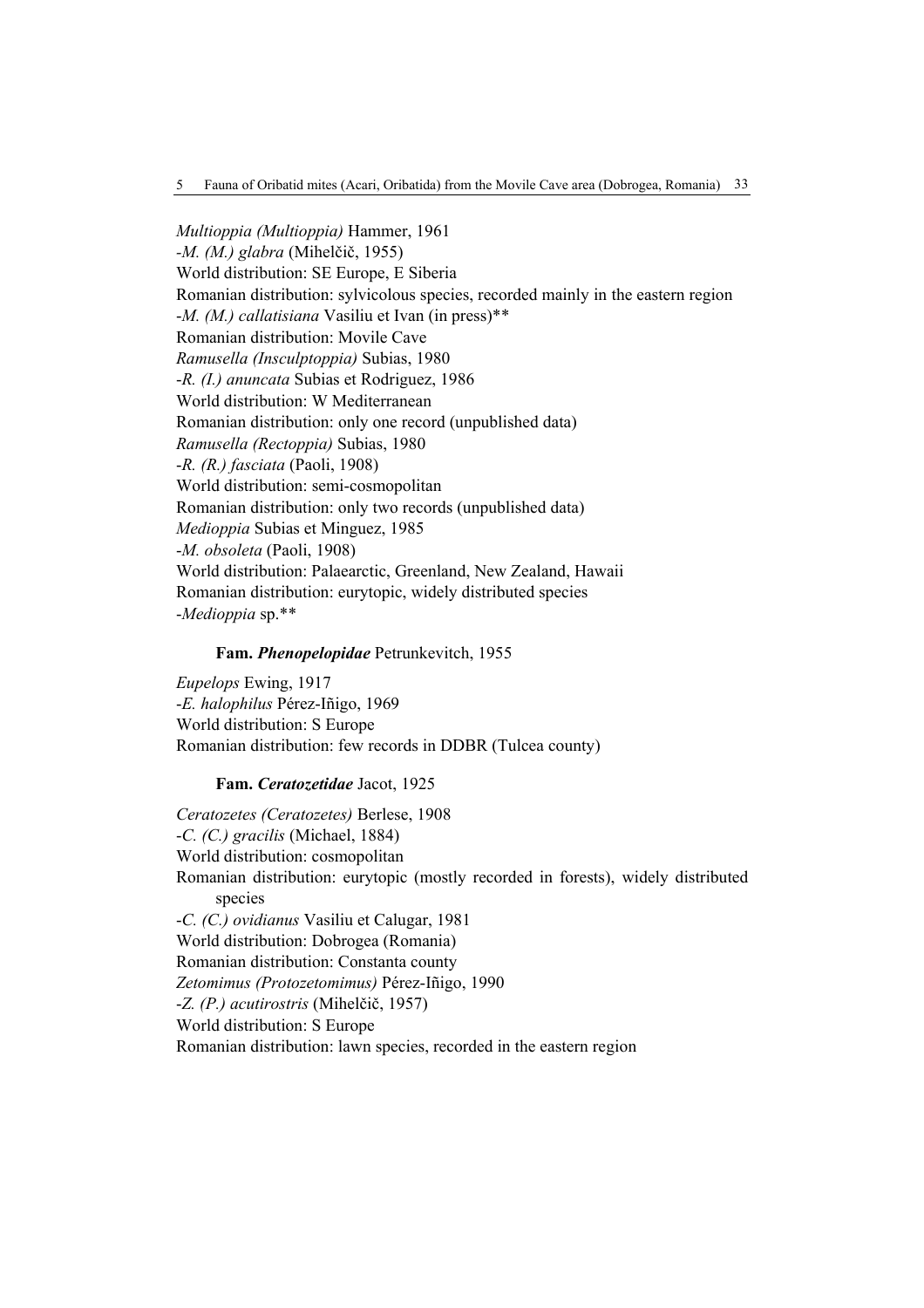### **Fam.** *Punctoribatidae* Thor, 1937

*Punctoribates* Berlese, 1908 -*P. ghilarovi* Shaldybina, 1969\* World distribution: E Europe Romanian distribution -

### **Fam.** *Oribatulidae* Thor, 1929

*Oribatula (Zygoribatula)* Berlese, 1916 -*O. (Z.) exarata* Berlese, 1916 World distribution: S Palaearctic Romanian distribution: rare species, few records in Dobrogea

#### **Fam.** *Scheloribatidae* Jacot, 1935

*Scheloribates (Scheloribates)* Berlese, 1908 -*S. (S.) barbatulus* Mihelčič, 1956 World distribution: S Palaearctic Romanian distribution: few records in the north-eastern part of the country; probably, a thermo-xerophilous, lawn species -*S. (S.) laevigatus* (Koch, 1835) World distribution: semi-cosmopolitan Romanian distribution: eurytopic, widely distributed species -*S. (S.) labyrinthicus* Jeleva, 1962 World distribution: SE Europe Romanian distribution: south and eastern regions; eurytopic, lawn species *-S. (S.) xylobatoides* Mahunka, 1977 World distribution: Greece Romanian distribution: very rare species; only one record, near Slatina (Olt county)

### **Fam.** *Protoribatidae* J. et P. Balogh, 1984

*Protoribates (Protoribates)* Berlese, 1908 -*P. (P.) capucinus* Berlese, 1908 World distribution: cosmopolitan Romanian distribution: eurytopic, widely distributed species *Protoribates (Triaungius)* Kulijev, 1978 -*P. (T.) obtusus* (Mihelčič, 1956) World distribution: S Palaearctic Romanian distribution: few records in the south and eastern regions; thermoxerophilous, lawn species.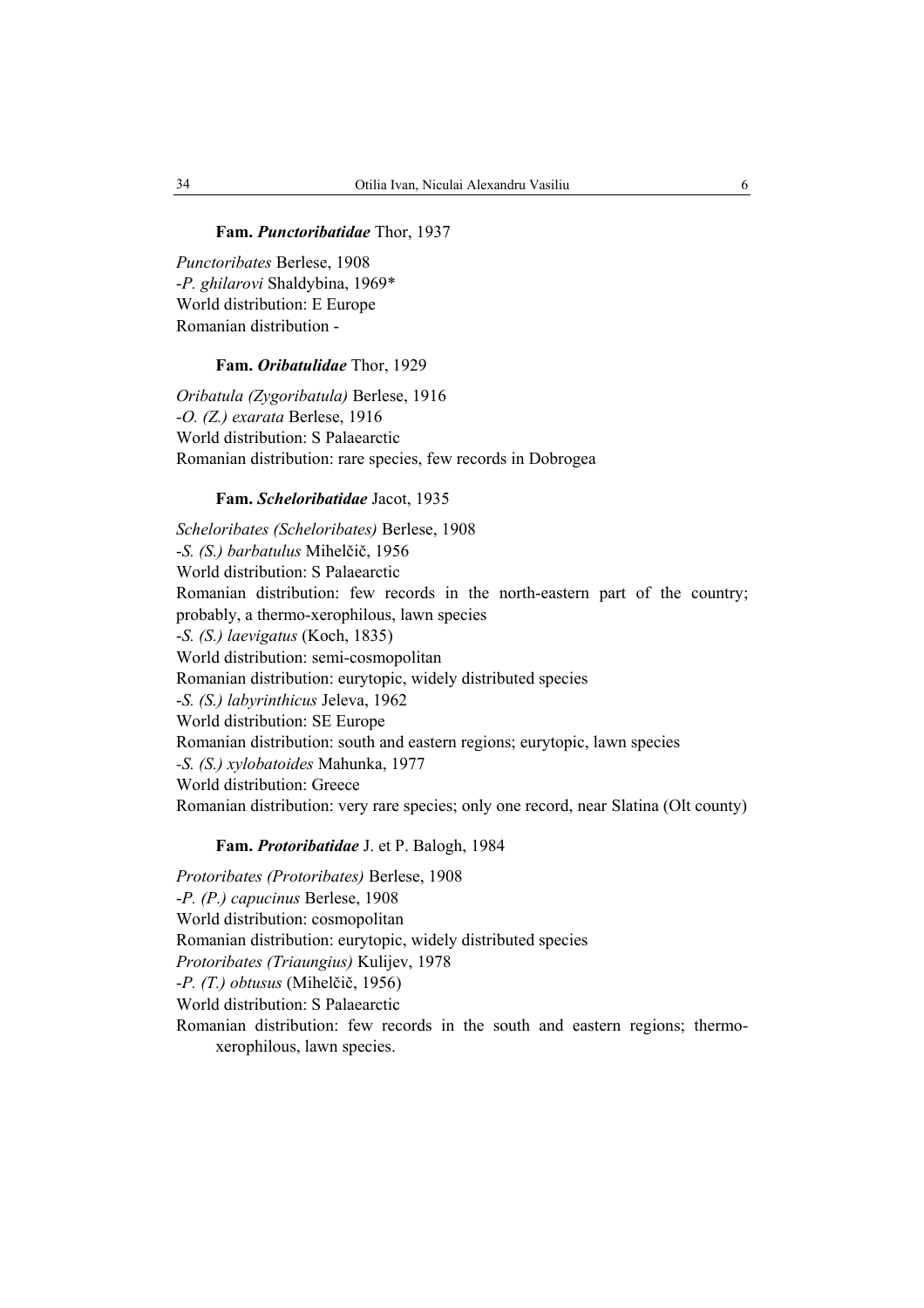## *Table 1*

| Abundance of the oribatid species in the main types of samples |  |  |  |
|----------------------------------------------------------------|--|--|--|
|                                                                |  |  |  |
|                                                                |  |  |  |
|                                                                |  |  |  |

|                               | a/<br>r.a. | doline                   |                          | other soil samples       |                          |  |
|-------------------------------|------------|--------------------------|--------------------------|--------------------------|--------------------------|--|
| <b>Species</b>                |            | drilling (I)             | cave<br>drilling (II)    | deep                     | surface                  |  |
|                               |            |                          |                          | samples                  | samples                  |  |
| Epilohmannia gigantea         | 13/3.72    | $\qquad \qquad -$        | 9                        |                          | 4                        |  |
| Lohmannia (L.) turcmenica     | 2/0.57     | $\equiv$                 | $\overline{\phantom{0}}$ |                          | $\overline{2}$           |  |
| Papillacarus ondriasi         | 3/0.86     | $\equiv$                 | $\overline{3}$           |                          | $\overline{\phantom{0}}$ |  |
| Acrotritia hyeroglyphica      | 57/16.33   |                          | 49                       | 1                        | $\overline{7}$           |  |
| Nothrus anauniensis           | 4/1.14     | $\overline{a}$           | $\overline{4}$           | $\overline{a}$           | $\overline{a}$           |  |
| Camisia (C.) horrida          | 1/0.28     | $\equiv$                 | $\overline{\phantom{0}}$ | $\overline{\phantom{0}}$ | $\overline{\phantom{0}}$ |  |
| Hermanniella multipora        | 13/3.72    |                          | 13                       |                          | -                        |  |
| Hermanniella cf. dolosa       | 4/1.14     | 1                        | $\overline{\mathbf{3}}$  |                          |                          |  |
| Metabelba (M.) pulverosa      | 5/1.43     | $\equiv$                 | $\overline{5}$           | $\overline{\phantom{0}}$ | $\overline{\phantom{0}}$ |  |
| Metabelbella (M.)             | 7/2        |                          | $\overline{7}$           |                          |                          |  |
| macerochaeta                  |            |                          |                          |                          |                          |  |
| Liacarus (L.) coracinus       | 3/0.86     | $\overline{2}$           | $\overline{\phantom{0}}$ | $\qquad \qquad -$        | 1                        |  |
| Liacarus (D.) punctulatus     | 5/1.43     | $\overline{2}$           | 1                        |                          | $\overline{2}$           |  |
| Ctenobelba brevipilosa        | 1/0.28     | $\overline{\phantom{0}}$ | $\overline{\phantom{0}}$ | $\overline{\phantom{0}}$ | $\mathbf{1}$             |  |
| Amerobelba decedens           | 5/1.43     | 1                        | $\overline{4}$           |                          |                          |  |
| Mongaillardia grandjeani      | 4/1.14     | $\mathbf{1}$             | $\overline{a}$           | $\overline{a}$           | $\overline{3}$           |  |
| Lasiobelba (L.) sp.           | 8/2.29     | $\overline{\phantom{0}}$ | $\,8\,$                  | $\overline{\phantom{0}}$ | $\overline{\phantom{0}}$ |  |
| Oppia denticulata             | 21/6.02    |                          | 10                       |                          | 11                       |  |
| Multioppia (M.) glabra        | 9/2.57     | $\overline{\phantom{0}}$ | 9                        | $\overline{\phantom{0}}$ | $\overline{\phantom{0}}$ |  |
| Multioppia (M.) callatisiana  | 10/2.86    | $\equiv$                 | 10                       | $\overline{\phantom{0}}$ | $\overline{\phantom{0}}$ |  |
| Ramusella (I.) anuncata       | 1/0.28     |                          | $\mathbf{1}$             |                          |                          |  |
| Ramusella (R.) fasciata       | 1/0.28     | $\overline{\phantom{0}}$ | $\overline{a}$           | $\mathbf{1}$             | $\overline{\phantom{0}}$ |  |
| Medioppia obsoleta            | 7/2        |                          | $\overline{7}$           |                          |                          |  |
| Medioppia sp.                 | 44/12.6    | $\overline{a}$           | 18                       | 25                       | $\mathbf{1}$             |  |
| Eupelops halophilus           | 1/0.28     | $\equiv$                 | $\overline{a}$           | $\overline{a}$           | $\mathbf{1}$             |  |
| Ceratozetes (C.) gracilis     | 92/26.36   | 27                       | 65                       |                          |                          |  |
| Ceratozetes (C.) ovidianus    | 2/0.57     | $\mathbf{1}$             | 1                        |                          |                          |  |
| Zetomimus (P.) acutirostris   | 1/0.28     | $\mathbf{1}$             | $\overline{a}$           | $\overline{a}$           | $\overline{a}$           |  |
| Punctoribates ghilarovi       | 1/0.28     |                          | 1                        |                          | $\overline{\phantom{0}}$ |  |
| Oribatula (Z.) exarata        | 1/0.28     | $\overline{\phantom{0}}$ | $\overline{\phantom{0}}$ | 1                        | $\overline{\phantom{0}}$ |  |
| Scheloribates (S.) barbatulus | 1/0.28     | $\mathbf{1}$             | -                        | $\overline{\phantom{0}}$ | -                        |  |
| Scheloribates (S.)            | 6/1.72     | 3                        |                          |                          | 3                        |  |
| labyrinthicus                 |            |                          |                          |                          |                          |  |
| Scheloribates (S.) laevigatus | 1/0.28     | $\qquad \qquad -$        | 1                        | $\qquad \qquad -$        | $\qquad \qquad -$        |  |
| Scheloribates (S.)            | 1/0.28     | $\mathbf{1}$             |                          |                          |                          |  |
| xylobatoides                  |            |                          |                          |                          |                          |  |
| Protoribates (P.) capucinus   | 3/0.86     | $\equiv$                 | 3                        |                          |                          |  |
| Protoribates (T.) obtusus     | 13/3.72    | 3                        | 9                        |                          | $\mathbf{1}$             |  |

*Legend*: a–abundance (individuals); r.a.–relative abundance (%)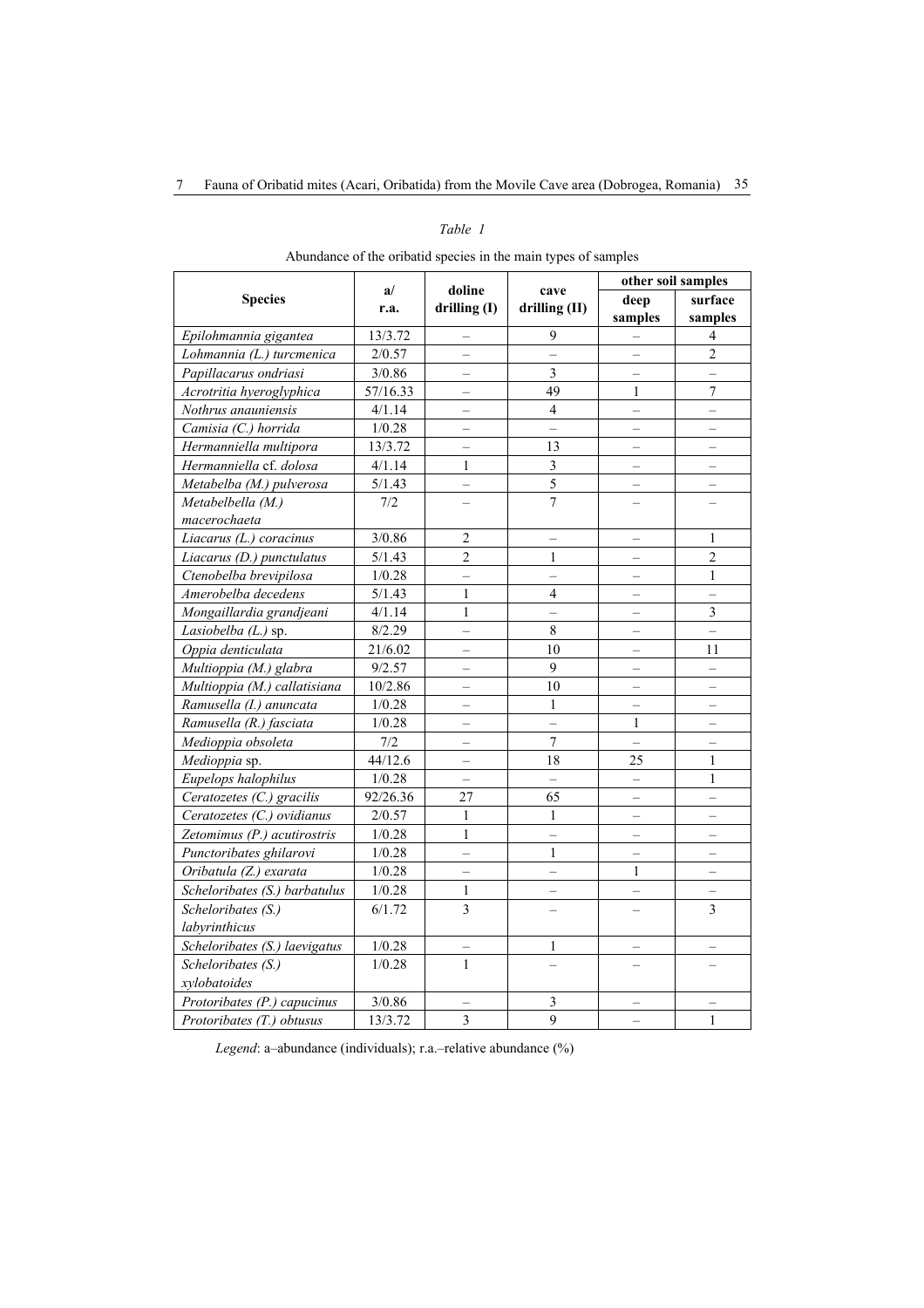In the Table 1 is presented the abundance (as absolute value) of each species in the main types of samples, and also the relative abundance (percents). It can observe that the most specimens have been collected from the cave drilling, while the fauna collected in the doline drilling was comparatively scarce, both as individuals and species number.

Only a few species were found in both the drillings (*Ceratozetes gracilis, Protoribates (T.) obtusus, Liacarus (D.) punctulatus, Amerobelba decedens*), while most species came from the cave drilling. It is also remarkable that some species have been found both in drillings and in the surface samples (*Oppia denticulata, Scheloribates labyrinthicus, Liacarus (D.) punctulatus, Epilohmannia gigantea, Mongaillardia grandjeani)*, other ones were identified only in the surface samples (*Lohmannia turcmenica, Eupelops halophilus, Ctenobelba brevipilosa*), and certain species – exclusively in drillings. Within the last group of species *Papillacarus ondriasi, Hermanniella multipora, Multioppia callatisiana, Lasiobelba* sp. should be mentioned.

The most abundant species are: *Ceratozetes gracilis, Acrotritia hyeroglyphica, Medioppia* sp., *Oppia denticulata, Protoribates (T.) obtusus, Epilohmannia gigantea, Hermanniella multipora, Multioppia callatisiana, Multioppia glabra, Lasiobelba* sp., whose relative abundance is over 2%.

As regards the occurrence of the oribatid species at different depths of the drillings (Table 2), it can observe that only one species has been collected constantly, namely *Acrotritia hyeroglyphica*, but it was more abundant at –1 –3m. Other species have been collected at different levels, including the depths of –16 or –18m, such as *Hermanniella multipora* or some oppiid species (*Multioppia glabra, Medioppia obsoleta, Lasiobelba* sp., *Medioppia* sp.). Finally, other species, as the large size oppiids (*Oppia denticulata, Multioppia callatisiana*), *Epilohmannia gigantea, Amerobelba decedens, Protoribates (T.) obtusus,* and even *Ceratozetes (C.) gracilis* (the most abundant species) were not found below –10m.

| <b>Species</b>           | drillings | $-1-3$   | $-4-6$ | $-8-9$ | $-10-12$ | $-14-16$ | $-18-19$ |
|--------------------------|-----------|----------|--------|--------|----------|----------|----------|
| Epilohmannia gigantea    |           |          |        |        |          |          |          |
|                          | H         | $^{++}$  |        | $^{+}$ |          |          |          |
| Papillacarus ondriasi    |           |          |        |        |          |          |          |
|                          | H         | $+$      | $^{+}$ |        |          |          |          |
| Acrotritia hyeroglyphica |           |          |        |        |          |          |          |
|                          | Н         | $^{+++}$ | $^{+}$ | $^{+}$ | $^{+}$   | $^{+}$   | $^{+}$   |
| Nothrus anauniensis      |           |          |        |        |          |          |          |
|                          | H         | $^{+}$   |        |        | $^{+}$   | $^{+}$   |          |
| Camisia (C.) horrida     |           |          |        |        |          |          |          |
|                          | H         | $^{+}$   |        |        |          |          |          |
| Hermanniella multipora   |           |          |        |        |          |          |          |
|                          | H         | $^{+}$   |        |        | $+$      | $^{++}$  |          |
| Hermanniella cf. dolosa  |           |          |        |        | $+$      |          |          |
|                          | П         | $^{+}$   |        |        |          | $^{+}$   |          |

*Table 2*

Occurrence of the oribatid species according to depth (m)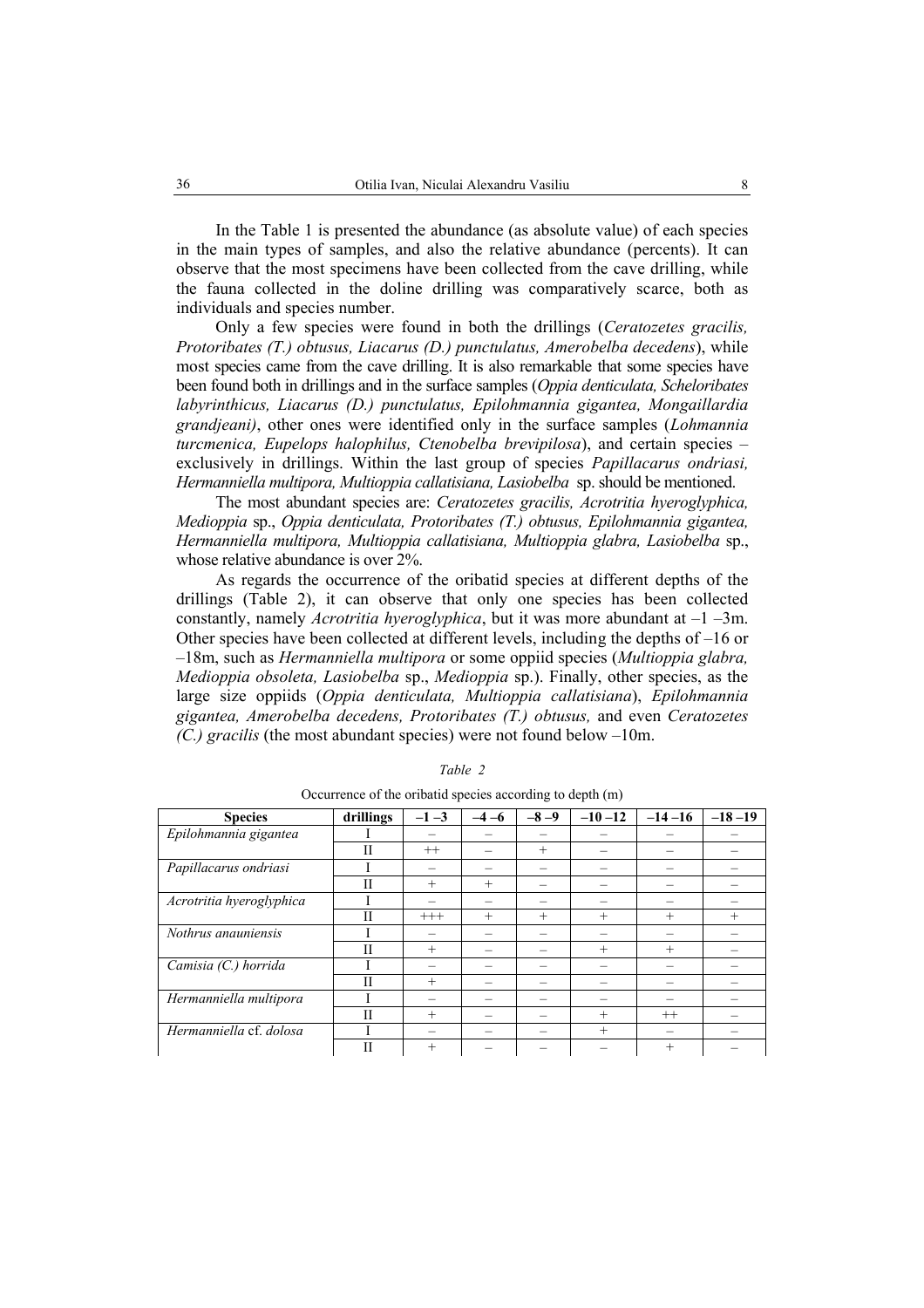## 9 Fauna of Oribatid mites (Acari, Oribatida) from the Movile Cave area (Dobrogea, Romania) 37

*Table 2* (continued)

| Metabelba (M.) pulverosa    | I                       | $\equiv$                 | $\equiv$                 | $\equiv$                 | $\equiv$                 | $\overline{\phantom{0}}$ | $\equiv$                 |
|-----------------------------|-------------------------|--------------------------|--------------------------|--------------------------|--------------------------|--------------------------|--------------------------|
|                             | П                       | $+$                      |                          |                          |                          |                          |                          |
| Metabelbella (M.)           | I                       | $\qquad \qquad -$        | $\overline{\phantom{0}}$ | $\overline{\phantom{0}}$ | $\qquad \qquad -$        | $\overline{\phantom{0}}$ | $\overline{\phantom{0}}$ |
| macerochaeta                | $\overline{\rm II}$     |                          | $^{++}$                  |                          |                          |                          |                          |
| Liacarus (L.) coracinus     | I                       | $+$                      | $\overline{\phantom{0}}$ | $\overline{\phantom{0}}$ | $\overline{\phantom{0}}$ | $\overline{\phantom{0}}$ | $\overline{\phantom{0}}$ |
|                             | $\mathbf{I}$            | $\qquad \qquad -$        | $\qquad \qquad -$        | $\overline{\phantom{0}}$ | $\qquad \qquad -$        | $\overline{\phantom{0}}$ | $\overline{\phantom{0}}$ |
| Liacarus (D.) punctulatus   | I                       | $\overline{\phantom{0}}$ | $^{+}$                   | $\overline{\phantom{0}}$ | $\overline{a}$           | $^{+}$                   | $\equiv$                 |
|                             | $\mathbf{I}$            |                          | $\overline{\phantom{0}}$ | $\overline{\phantom{0}}$ | $\equiv$                 | $^{+}$                   |                          |
| Amerobelba decedens         | I                       | $\ddot{}$                |                          |                          |                          | $\overline{a}$           |                          |
|                             | $\mathbf{I}$            | $^{+}$                   | $^{+}$                   | $^{+}$                   | $\overline{\phantom{0}}$ | -                        | $\overline{\phantom{0}}$ |
| Mongaillardia grandjeani    | I                       | $^{+}$                   | $\overline{\phantom{0}}$ |                          |                          |                          |                          |
|                             | $\overline{\rm II}$     | $\qquad \qquad -$        | $\overline{\phantom{0}}$ | $\overline{\phantom{0}}$ | -                        | $\qquad \qquad -$        | -                        |
| Lasiobelba $(L)$ sp.        | I                       | $\overline{\phantom{0}}$ | $\qquad \qquad -$        | -                        | $\qquad \qquad -$        | $\overline{\phantom{0}}$ | $\overline{\phantom{0}}$ |
|                             | $\mathbf{I}$            | $\! + \!\!\!\!$          | $-$                      | $\overline{\phantom{0}}$ | $\equiv$                 | $^{+}$                   | $^{+}$                   |
| Oppia denticulata           | I                       |                          |                          |                          |                          |                          |                          |
|                             | $\overline{\rm II}$     | $^{+}$                   | $^{+}$                   | $^{+}$                   |                          |                          |                          |
| Multioppia (M.) glabra      | I                       | $\overline{\phantom{0}}$ | $\overline{\phantom{0}}$ | $\overline{\phantom{0}}$ | $\overline{\phantom{0}}$ | $\equiv$                 | $\overline{\phantom{0}}$ |
|                             | $\overline{\rm II}$     | $\overline{\phantom{0}}$ | $^{++}$                  | $^{+}$                   | $\overline{\phantom{m}}$ | $\overline{\phantom{0}}$ | $^{+}$                   |
| Multioppia (M.)             | I                       |                          |                          | $\overline{a}$           | $\overline{a}$           | $\overline{a}$           | $\overline{a}$           |
| callatisiana                | $\overline{\rm II}$     | $^{+}$                   | $^{+}$                   | $^{+}$                   | $\qquad \qquad -$        | $\overline{\phantom{0}}$ | $\overline{\phantom{0}}$ |
| Ramusella (I.) anuncata     | I                       |                          |                          |                          |                          |                          |                          |
|                             | $\overline{\rm II}$     | $^{+}$                   | $\qquad \qquad -$        | $\overline{\phantom{0}}$ | $\overline{\phantom{0}}$ | $\equiv$                 | $\equiv$                 |
| Medioppia obsoleta          | I                       | $\qquad \qquad -$        | $\overline{\phantom{0}}$ | $\overline{\phantom{0}}$ | $\qquad \qquad -$        | $\overline{\phantom{0}}$ | $\qquad \qquad -$        |
|                             | $\overline{\mathbf{H}}$ | $+$                      | $^{+}$                   | $\overline{\phantom{0}}$ | $\overline{\phantom{0}}$ | $^{+}$                   |                          |
| Medioppia sp.               | I                       | $\overline{\phantom{0}}$ | $\overline{\phantom{0}}$ | $\overline{\phantom{0}}$ | $\qquad \qquad -$        | $-$                      | $\qquad \qquad -$        |
|                             | $\mathbf{I}$            | $^{++}$                  | $^{+}$                   |                          | $\overline{\phantom{0}}$ | $\equiv$                 | $^{+}$                   |
| Ceratozetes (C.) gracilis   | I                       | $^{+++}$                 | $+$                      | $\! + \!\!\!\!$          | $\qquad \qquad -$        | $\overline{\phantom{0}}$ | -                        |
|                             | П                       | $^{+++}$                 | $^{++}$                  | $^{+}$                   | $^{++}$                  | $\overline{\phantom{0}}$ | $\overline{\phantom{0}}$ |
| Ceratozetes (C.) ovidianus  | I                       | $+$                      |                          | $\overline{a}$           |                          | $\equiv$                 |                          |
|                             | $\mathbf{I}$            | $^{+}$                   | $\overline{\phantom{0}}$ |                          | $\qquad \qquad -$        | $\overline{\phantom{0}}$ | $\qquad \qquad -$        |
| Zetomimus (P.) acutirostris | I                       |                          | $\! + \!\!\!\!$          |                          |                          |                          |                          |
|                             | $\mathbf{I}$            | $\equiv$                 | $\overline{\phantom{0}}$ | $\overline{\phantom{0}}$ | $\equiv$                 | $\equiv$                 | $\equiv$                 |
| Punctoribates ghilarovi     | I                       | $\overline{\phantom{0}}$ | $\overline{\phantom{0}}$ | $\overline{\phantom{0}}$ | $\overline{\phantom{0}}$ | $\equiv$                 | $\equiv$                 |
|                             | $\overline{\rm II}$     |                          |                          |                          | $\qquad \qquad -$        | $^{+}$                   |                          |
| Scheloribates (S.)          | $\rm I$                 | $\overline{\phantom{0}}$ | $\overline{\phantom{0}}$ | $\overline{\phantom{0}}$ | $-$                      | $\equiv$                 | $\equiv$                 |
|                             |                         |                          |                          |                          |                          |                          |                          |
| barbatulus                  | $\mathbf{I}$            | $\qquad \qquad -$        | $\! + \!\!\!\!$          | -                        |                          |                          |                          |
| Scheloribates (S.)          | $\mathbf{I}$            | $\overline{\phantom{0}}$ | $^{+}$                   | $\overline{\phantom{0}}$ | $\overline{\phantom{0}}$ | $\overline{\phantom{0}}$ | $\overline{\phantom{0}}$ |
| labyrinthicus               | $\mathbf{I}$            | $\overline{a}$           | $\overline{a}$           | $\overline{a}$           | $\equiv$                 | $\equiv$                 | $\equiv$                 |
| Scheloribates (S.)          | I                       | $\overline{\phantom{0}}$ | $\overline{\phantom{0}}$ | $\overline{\phantom{0}}$ | -                        | $\overline{\phantom{0}}$ | -                        |
| laevigatus                  | $\overline{\rm II}$     | $\! + \!\!\!\!$          | $\overline{\phantom{0}}$ | -                        | $\qquad \qquad -$        | $\overline{\phantom{0}}$ | $\overline{\phantom{0}}$ |
| Scheloribates (S.)          | I                       | $^{+}$                   |                          | $\overline{a}$           | $\overline{a}$           | $\equiv$                 |                          |
| xylobatoides                | $\mathbf{I}$            | $\qquad \qquad -$        | $\overline{\phantom{0}}$ | $\overline{\phantom{0}}$ | $\overline{\phantom{0}}$ | $\qquad \qquad -$        | $\qquad \qquad -$        |
| Protoribates (P.) capucinus | I                       |                          | $\overline{\phantom{0}}$ | $\overline{\phantom{0}}$ | $\overline{\phantom{0}}$ | $\overline{\phantom{0}}$ | $\overline{\phantom{0}}$ |
|                             | $\mathbf{I}$            | $+$                      | $\boldsymbol{+}$         | $\equiv$                 | $\equiv$                 | $\equiv$                 | $\equiv$                 |
| Protoribates (T.) obtusus   | I                       | $\ddot{}$                | $\overline{\phantom{0}}$ | $\overline{\phantom{0}}$ | $\overline{\phantom{0}}$ | $\overline{\phantom{0}}$ | $\qquad \qquad -$        |
|                             | $\mathbf{I}$            | $^{++}$                  | $^{+}$                   | $\ddot{}$                | $\overline{a}$           | $\equiv$                 | $\overline{a}$           |
|                             |                         |                          |                          |                          |                          |                          |                          |

*Legend:*  $+ 1-5$  specimens;  $++ 6-20$  specimens; more than 20 specimens; I-doline drilling; II–cave drilling.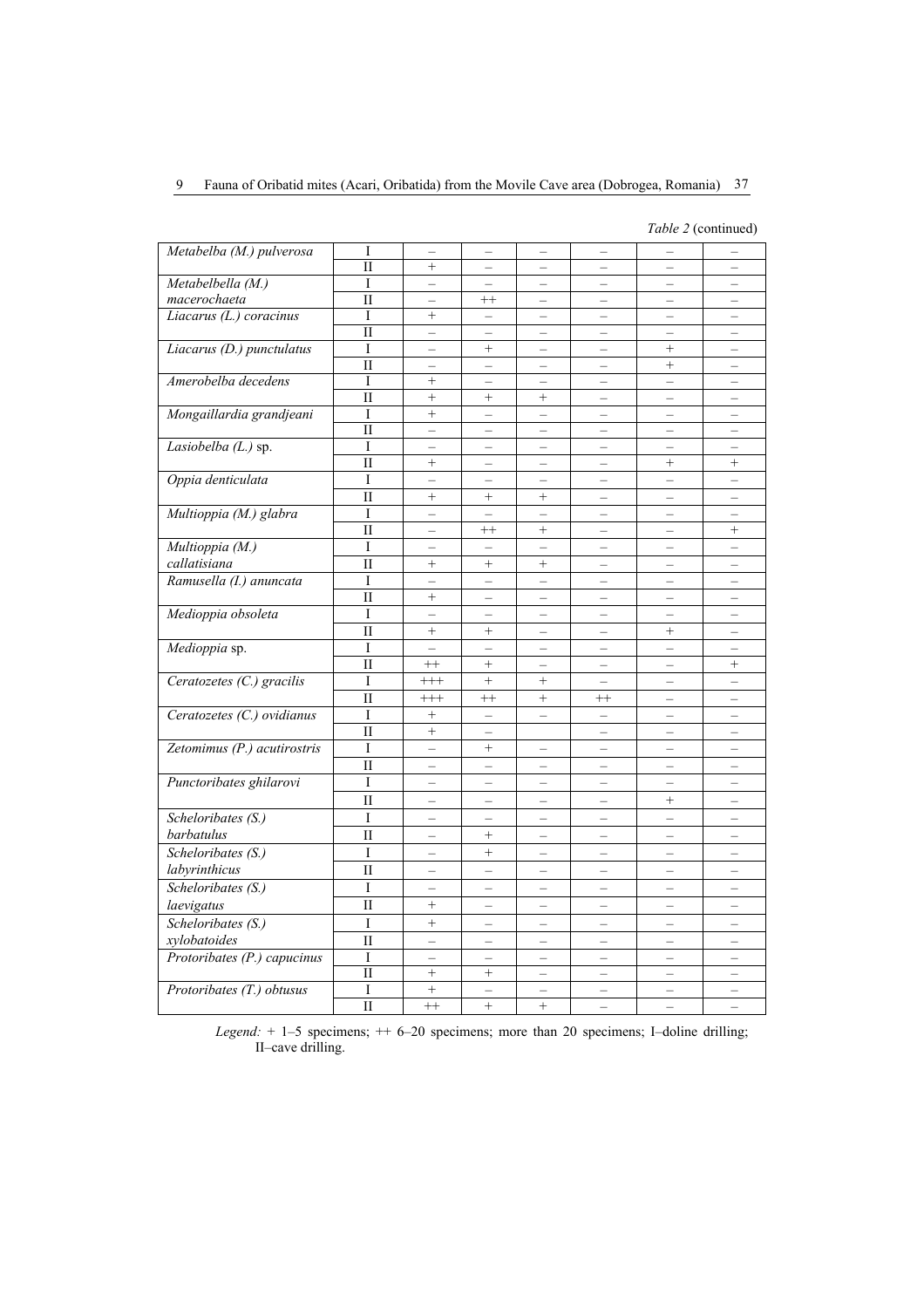#### **4. DISCUSSION**

The oribatid fauna collected from the Movile Cave area comprises a relatively low number of taxa, if considering the long period to collect it, and also the large diversity of this group. Nevertheless, the analyzed material includes in a high proportion new recorded taxa in the Romanian fauna, namely the genera *Papillacarus* and *Lasiobelba*, and 6 species: *Epilohmannia gigantea, Papillacarus ondriasi, Acrotritia hyeroglyphica, Hermanniella multipora, Ctenobelba brevipilosa*  and *Punctoribates ghilarovi* (VASILIU *et al.,* 1993)*.* Beside them, 3 new species were identified and described, namely *Multioppia callatisiana, Lasiobelba* sp. and *Medioppia* sp.; the first species has been included already in a paper (VASILIU et IVAN, in press), the last ones being in preparation to be published.

The faunistic analysis points out that the picnonotic oribatids represent the dominant major group, both as species and individuals number; this fact is a characteristic of sylvicolous communities (AOKI, 1983). From zoogeographical point of view, is remarkable the high proportion of the species with southern areal (South and South-Eastern European, Mediterranean, Ponto-Mediterranean, Southern Palaearctic) (SUBIAS, 2004, MAHUNKA et MAHUNKA-PAPP, 2004, WEIGMANN, 2006), which represent almost 1/2 of the total number. If considering their distribution in Romania, 5 species in the list have been recorded only in Dobrogea, and other 5 – mostly in south and south-eastern parts of the country (VASILIU *et al*., 1993, 1994, IVAN, 2006, IVAN et VASILIU, 2008). All these data point out the natural relation between the oribatid fauna from Movile Cave area and those of the Southern Dobrogea – as it has been investigated up to now.

It is difficult to specify what species of the faunistic list are troglobiontic or trogloplyllic elements. Nevertheless, some of the species which have been collected only from the drillings (not in the surface samples), and have not been recorded already in this zone, should be considered in this respect; it is the case of *Papillacarus ondriasi, Hermanniella multipora, Multioppia callatisiana* and *Lasiobelba* sp. Also, is hard to consider that all the species really live at a certain depth, as mentioned in "Results". Further intensive investigations of the edaphic oribatid fauna in the southern Dobrogea, and in Movile Cave, too, could elucidate some of these questions.

#### **5. CONCLUSIONS**

The oribatid fauna from the Movile Cave area is obviously related to the fauna of Southern Dobrogea, but it comprises some unrecorded taxa – 2 genera and 6 species new for the Romanian fauna, beside of 3 new species – already described or in preparation. Considering the results of this study, further detailed researches are needed, with a view to explain some ecological and zoogeographical aspects concerning certain species.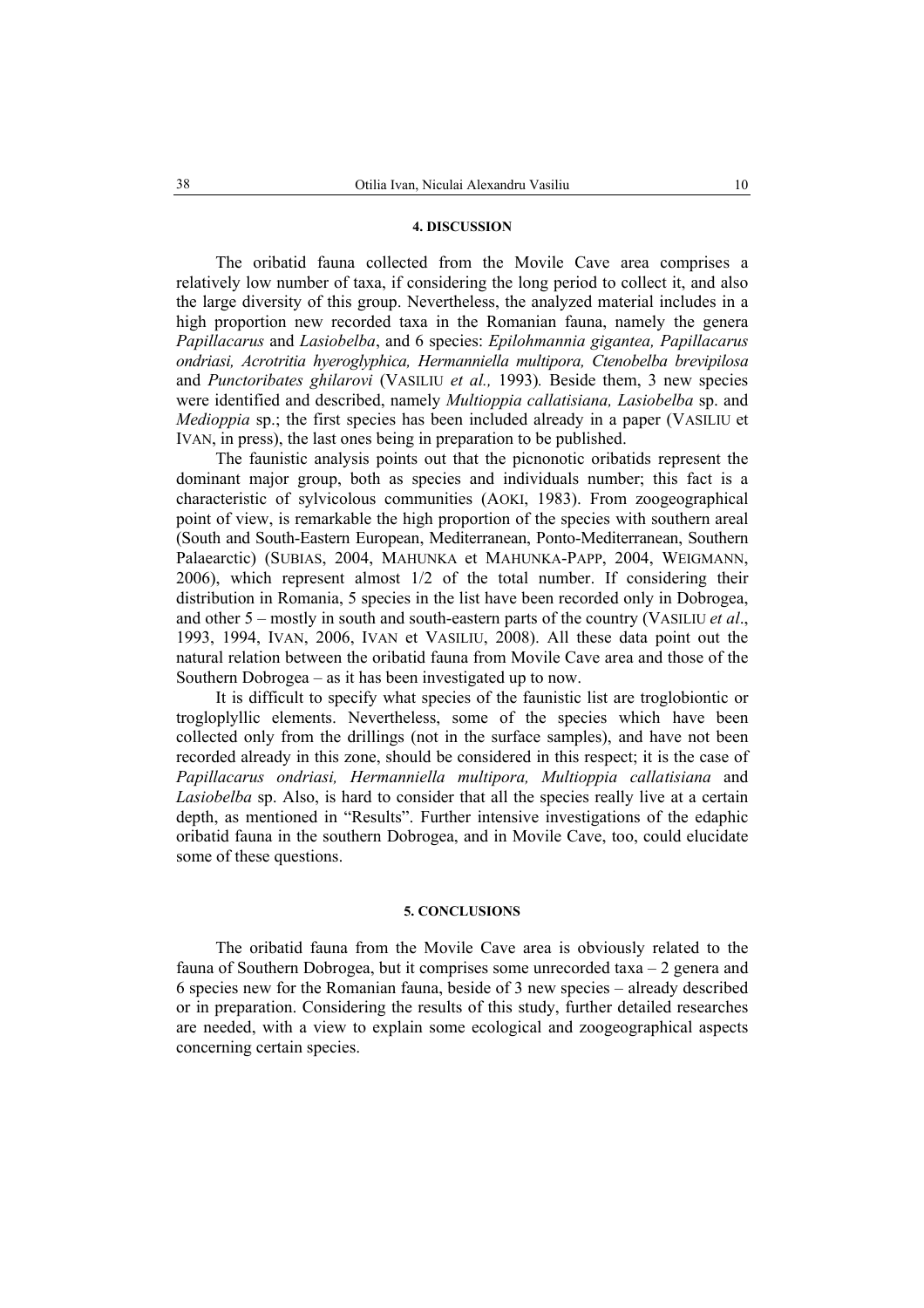*ACKNOWLEDGEMENTS.* Special thanks of the authors are due to all the researchers from the "Emil Racovita" Institute of Speology in Bucharest – involved in the field investigations and fauna collecting in the Movile Cave area – and, especially to Dr. Vasilica Iavorschi and Dr. Vasile Decu, who gave us this valuable material.

#### REFERENCES

- AOKI, J., *Analysis of Oribatid communities by relative abundance in the species and individual numbers of the three major groups (MGP-Analysis)*, Bul. Inst. Env. Sci. Tech., Yokohama National University, **10**(1), 171-176, 1983.
- ARILLO, A., GIL-MARTIN, J., SUBIAS, L.S., *Oribatidos del "M.S.S." de las Islas Canarias. Poroscheloribatinae subfam. n. (Acari, Oribatida)*, Mém. Biospeol., **XXI**, 1-6, 1994.
- BERNINI, F., *Notulae Oribatologicae XXIV. Gli Acari Oribatei di alcune piccole grotte del Senese*, Redia, **LXIII**, 359–405, 1980.
- COOREMAN, J., *Acariens de Transylvanie*, Études biospéologiques, **XXXIV**(1), 1–15, 1951.
- DUMITRESCU, M., ORGHDAN N., ORGHIDAN, TR., PUŞCARIU, V., TANASACHI, J., GEORGESCU, M., AVRAM, ST., *Contributii la studiul pesterilor din judetul Hunedoara.* Lucrările Institutului de Speologie "Emil Racovita", **VI**, 9–88, 1967.
- DUMITRESCU, M., ORGHIDAN, T., *Date noi obţinute în studiul faunei .* Lucrările Institutului de Speologie "Emil Racovita", **VIII**, 55–71, 1969.
- IVAN, O., *Structural peculiarities of the oribatid mites (Acari, Oribatida) communities in the xerothermal oak forests from South and South-eastern Romania*, Anuarul Compl. Muz. Bucovina Suceava, fasc. Şt. Nat., **XVIII–XIX,** 175–183, 2006.
- IVAN, O., VASILIU, N.A., *The family Scheloribatidae Grandjean, 1933 in Romanian fauna*. In Bertrand, M. *et al*. (eds.), Proceedings of the sixth Congress of the European Association of the Acarologists, July 2008, Montpellier, 175–182, 2008.
- KUNST, M., *Oribella cavatica n. sp., eine neue moosmilbe aus dem guano der fledermäuse (Acarina, Oribatei)*, Acta Univ. Carolinae, Biol., 1–6, 1962
- MAHUNKA, S., MAHUNKA-PAPP, L., *A Catalogue of the Hungarian oribatid mites*, Pedozoologica Hungarica, **2**, 363 p., 2004.
- NITZU, E., *Edaphicolous, endogeous and subterranean Coleoptera from the Movile karstic area (Southern Dobrogea, Romania),* Trav. Inst. Speol. E. Racovita, **36**, 73–98, 1997.
- PEREZ-IÑIGO, C., *Bioespeleología de la cueva de Ojo Guareña. Acaros Oribátidos,* Bol. R. Soc. Española Hist. Nat. (Biol.), **67**, 143–160, 1969.
- PÉREZ-IÑIGO, C., *Contribución al conocimiento de los Oribátidos (Acari) cavernícolas*, Primer Centenario Rev. Soc. Espan. Hist. Nat. Biol., 457–462, 1976.
- SUBIAS, L.-S., *Listado sistemático, sinonímico y biogeográfico de los ácaros oribátidos (Acariformes, Oribatida) del mundo (1758–2002),* Graellsia, **60**, 305 p., 2004.
- VASILIU, N., IVAN, O., VASILIU, M., *Conspectul faunistic al oribatidelor (Acarina, Oribatida) din România*, Anuarul Muz. Naţ. al Bucovinei, Suceava, fasc. Şt. nat., **XII,** 3–82, 1993.
- VASILIU, N., IVAN, O., FABIAN, L., *The fauna and coenology of Oribatid mites (Acarina, Oribatida) from some xerophyllic habitats in the Danube Delta Biosphere Reserve*, An. Şt. Inst. "Delta Dunării" Tulcea, **III,** 33–39, 1994.
- VASILIU, N.A., IVAN, O., *Considerations on the genus Multioppia Hammer, 1961. New species of the genus from Romania*, Acarologia (in press).